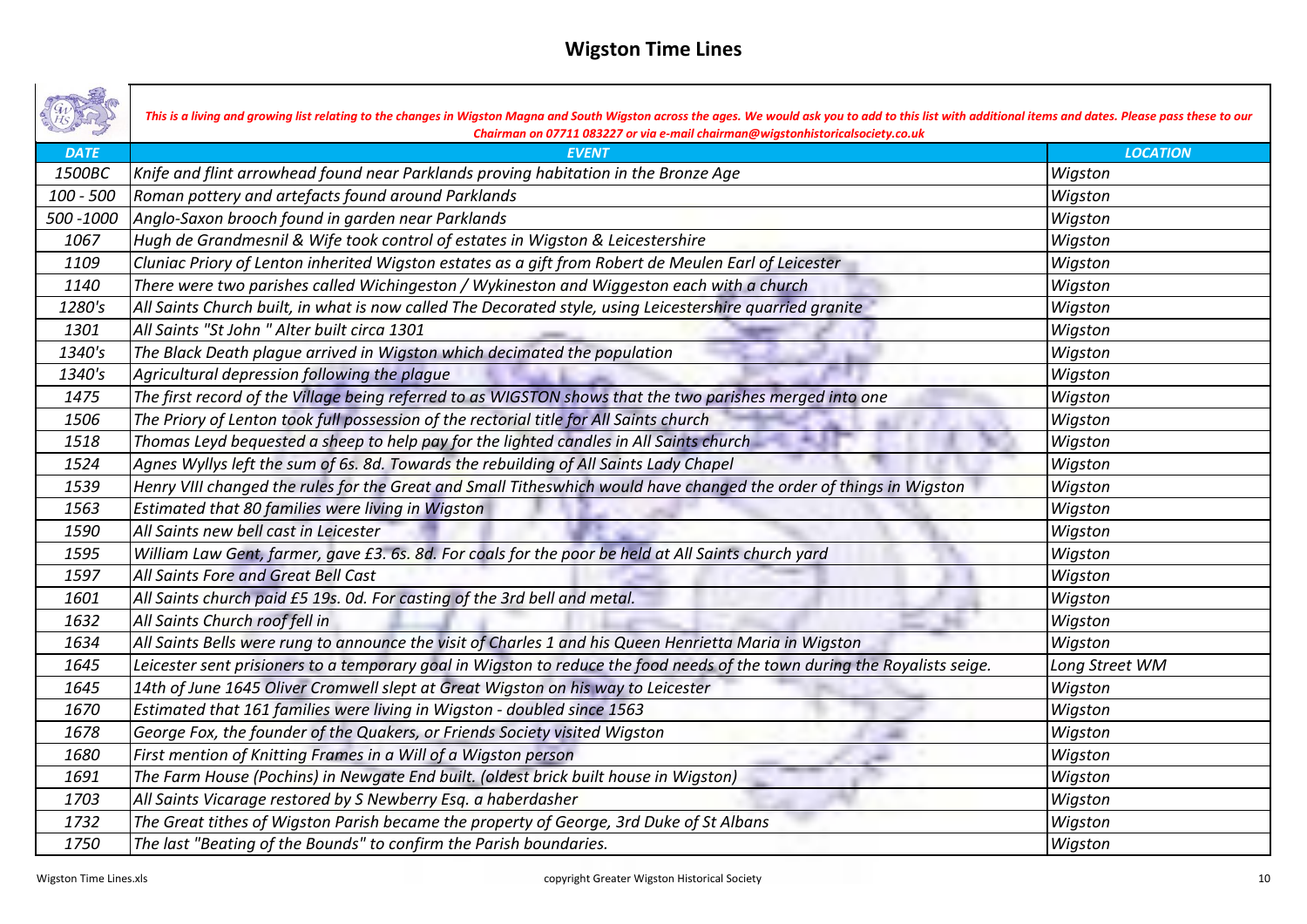|             | This is a living and growing list relating to the changes in Wigston Magna and South Wigston across the ages. We would ask you to add to this list with additional items and dates. Please pass these to our<br>Chairman on 07711 083227 or via e-mail chairman@wigstonhistoricalsociety.co.uk |                         |
|-------------|------------------------------------------------------------------------------------------------------------------------------------------------------------------------------------------------------------------------------------------------------------------------------------------------|-------------------------|
| <b>DATE</b> | <b>EVENT</b>                                                                                                                                                                                                                                                                                   | <b>LOCATION</b>         |
| 1752        | The Elms Built by Samuel Davenport now The British Legion Building                                                                                                                                                                                                                             | Wigston                 |
| 1761        | James Pigott appointed Vivar of All Saints Wigston and stayed until 1812                                                                                                                                                                                                                       | Wigston                 |
| 1764        | Enclosure Act signed by Parliament to enlose the Great Fields around Wigston                                                                                                                                                                                                                   | Wigston                 |
| 1778        | 2 Newgate End was purchsed by John Wood a framesmaith                                                                                                                                                                                                                                          | Wigston                 |
| 1781        | All Saints Italian alabaster font presented to the Church by Mrs Elizabeth Clarke                                                                                                                                                                                                              | Wigston                 |
| 1781        | Alms Houses in Long Street Wigston Magna built by Mrs Elizabeth Clarke                                                                                                                                                                                                                         | Wigston                 |
| 1785/6      | New Vicarage built, for All Saints church, replacing the original which was restored in 1703                                                                                                                                                                                                   | Wigston                 |
| 1790        | John Nichols on his arrival in Wigston noted "the church is large and has five bells"                                                                                                                                                                                                          | Wigston                 |
| 1790        | The Leicestershire and Northamptonshire Canal reached the Welford Road. Start of Kilby Bridge hamlet                                                                                                                                                                                           | Welford Road WM         |
| 1792        | The Leicestershire and Northamptonshire Union Canal at Crow Mills opened                                                                                                                                                                                                                       | Crow Mills SW           |
| 1795        | A New Gravel pit opened in Wigston to supply gravel to the Welford Turnpike Road (A50 / A5199)                                                                                                                                                                                                 | Wigston                 |
| 1797        | George Davenport hanged and buried in All Saint's churchyard                                                                                                                                                                                                                                   | Wigston                 |
| 1799        | Thomas Burgess born Wigston died 1874                                                                                                                                                                                                                                                          | Wigston                 |
| 1801        | Population of Wigston as per the Census                                                                                                                                                                                                                                                        | Wigston                 |
| 1818        | Primitive Methodist started open air meetings                                                                                                                                                                                                                                                  | Wigston                 |
| 1819        | William Kirby of Grt Glenn began to preach at Wesleyan Methodist Church                                                                                                                                                                                                                        | Wigston                 |
| 1824        | Henry Davis Pochin born Wigston died 1895                                                                                                                                                                                                                                                      | Wigston                 |
| 1834        | <b>Wigston Hall Built</b>                                                                                                                                                                                                                                                                      | Long Street WM          |
| 1835        | The Lime Kilns between 1835 and 1838 probably the Navigation with a name change                                                                                                                                                                                                                | Kilby Bridge            |
| 1836        | The Blaby Union was formed to comply with the Poor Law Act of 1834.                                                                                                                                                                                                                            | Wigston                 |
| 1838        | The last Manor Court in Wigston was held                                                                                                                                                                                                                                                       | Wigston                 |
| 1839        | Wesleyan Chapel Frederick Street Built                                                                                                                                                                                                                                                         | Wigston                 |
| 1839        | National School built to provide a place for lessons that had been held in St Wistan's church                                                                                                                                                                                                  | Wigston                 |
| 1840        | Midland Counties Railway comes to South Wigston                                                                                                                                                                                                                                                | <b>SW</b>               |
| 1840        | <b>Wigston South station opened</b>                                                                                                                                                                                                                                                            | <b>SW</b>               |
| 1841        | Congregational Chapel re-built                                                                                                                                                                                                                                                                 | Long Street WM          |
| 1845        | Samuel Hurst Commission found there were between 500 and 550 Knitting frames in Wigston that year                                                                                                                                                                                              | Wigston                 |
| 1846        | Primitive Methodist Chapel was built in Moat Street                                                                                                                                                                                                                                            | Wigston                 |
| 1848        | Primitive Methodist Chapel in Moat Street was enlarged                                                                                                                                                                                                                                         | Wigston                 |
| 1850        | <b>Bushloe House Built</b>                                                                                                                                                                                                                                                                     | <b>Station Road, WM</b> |
| 1856        | <b>St Wolstans House Built</b>                                                                                                                                                                                                                                                                 | Oadby Lane WM           |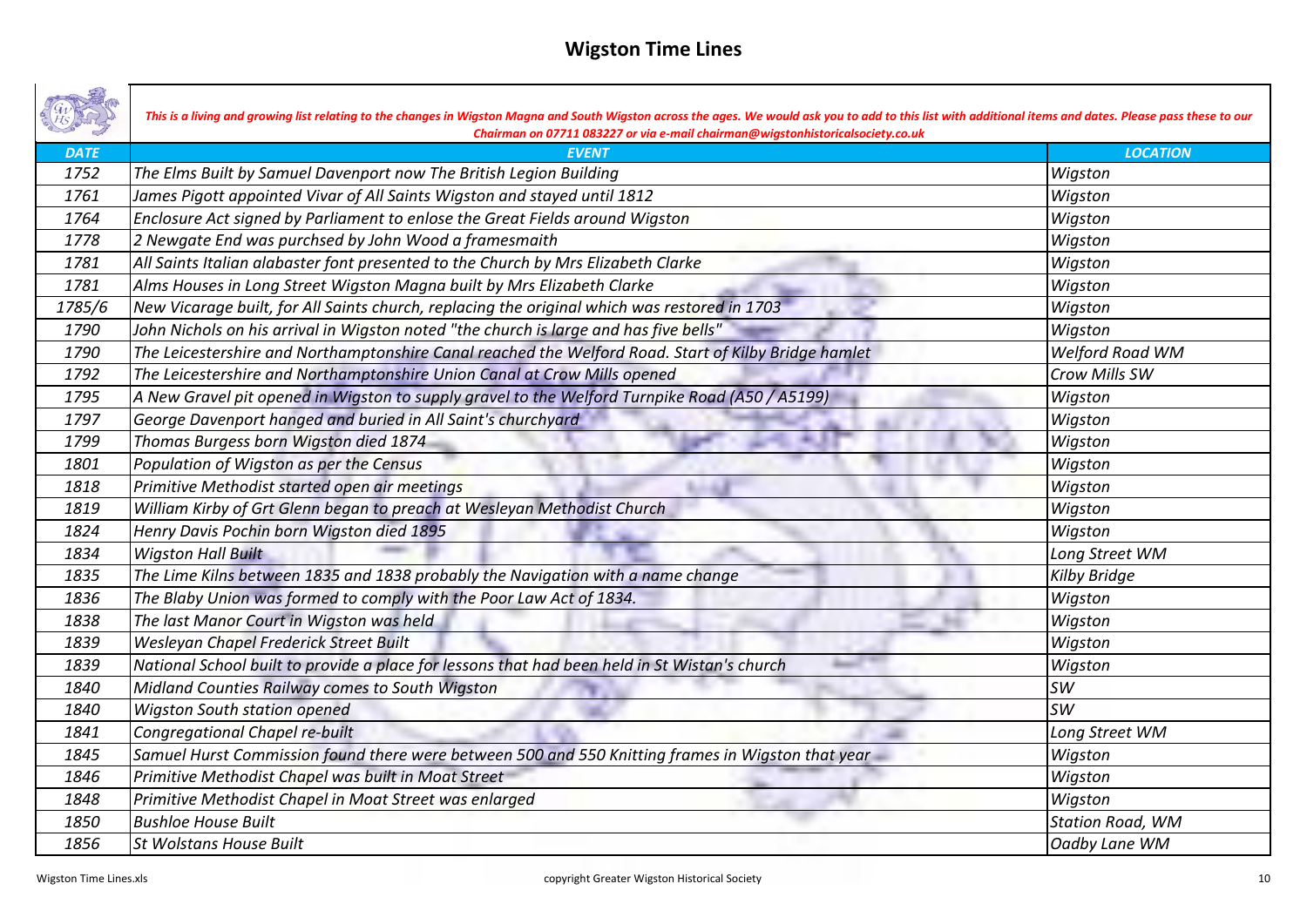|             | This is a living and growing list relating to the changes in Wigston Magna and South Wigston across the ages. We would ask you to add to this list with additional items and dates. Please pass these to our<br>Chairman on 07711 083227 or via e-mail chairman@wigstonhistoricalsociety.co.uk |                         |
|-------------|------------------------------------------------------------------------------------------------------------------------------------------------------------------------------------------------------------------------------------------------------------------------------------------------|-------------------------|
| <b>DATE</b> | <b>EVENT</b>                                                                                                                                                                                                                                                                                   | <b>LOCATION</b>         |
| 1857        | Leicester & Hitchin Railway opened                                                                                                                                                                                                                                                             | Wigston                 |
| 1857        | Wigston Magna station opened                                                                                                                                                                                                                                                                   | Wigston                 |
| 1858        | The Black Swan Inn Closed                                                                                                                                                                                                                                                                      | <b>Kilby Bridge</b>     |
| 1862        | Great Wigston Working Men's Club opened                                                                                                                                                                                                                                                        | Long Street WM          |
| 1862        | "Abington House (Hawthorn Field) was built circa this date on what was called "Saxon - Hanging Hill                                                                                                                                                                                            | Wigston                 |
| 1864        | London and North Western Railway line to Rugby opened                                                                                                                                                                                                                                          | <b>SW</b>               |
| 1867        | Wigston Co-operative Society formed                                                                                                                                                                                                                                                            | Wigston                 |
| 1870        | 1870 Education Act forced children to School and removed cheap labour from the local industries                                                                                                                                                                                                | Wigston                 |
| 1870        | Midland Railway Company started building their extensive Engine Sheds and Wagon Shops in South Wigston                                                                                                                                                                                         | Wigston                 |
| 1871        | Midland Terrace (Twenty Row) was built                                                                                                                                                                                                                                                         | Wigston                 |
| 1873        | <b>Bell Street Infants School Built</b>                                                                                                                                                                                                                                                        | <b>Bell Street WM</b>   |
| 1873        | Midland Rilway Roundhouse opened                                                                                                                                                                                                                                                               | Wigston                 |
| 1873        | <b>Bell Street Board School Opened</b>                                                                                                                                                                                                                                                         | <b>Bell Street WM</b>   |
| 1874        | Henry Morgan of Camden Lodge died.                                                                                                                                                                                                                                                             | <b>Station Road, WM</b> |
| 1874        | Abolition of the Frame Rents by act of Parliament in 1874 - Move to more factory working                                                                                                                                                                                                       | Wigston                 |
| 1874        | Burton Cottages in Spring Lane nee Mill Lane (once known as Little Frederick Street) built                                                                                                                                                                                                     | Spring Lane WM          |
| 1875        | Alonzo Harry Broughton born Wigston died 1954                                                                                                                                                                                                                                                  | Wigston                 |
| 1876        | John Ellis & sons, coal and lime merchants bought the land, which included the works.                                                                                                                                                                                                          | <b>Kilby Bridge</b>     |
| 1877        | Glen Parva Barracks started on land purchased from the Grange                                                                                                                                                                                                                                  | <b>SW</b>               |
| 1878        | Charles Moore born in Wigston                                                                                                                                                                                                                                                                  | Wigston                 |
| 1880's      | All Saints church restoration was bequn                                                                                                                                                                                                                                                        | Wigston                 |
| 1880        | Glen Parva Barracks were fully completed                                                                                                                                                                                                                                                       | <b>SW</b>               |
| 1880        | Land in Long Street Purchased for £650 for site of Board School                                                                                                                                                                                                                                | Long Street WM          |
| 1882        | Start of construction of South Wigston to support railway families                                                                                                                                                                                                                             | <b>SW</b>               |
| 1882        | <b>Wigston Cemetery opened</b>                                                                                                                                                                                                                                                                 | Wigston                 |
| 1882        | <b>Wigstob Cemetery Chapel Built</b>                                                                                                                                                                                                                                                           | Wigston                 |
| 1882        | Cemetery Lodge was built                                                                                                                                                                                                                                                                       | Wigston                 |
| 1883        | Charles Sharpe, builders, were paid £118 3s. 1d. For work on All Saints church restoration                                                                                                                                                                                                     | Wigston                 |
| 1883        | Orson Wright begins the major part of the building of South Wigston                                                                                                                                                                                                                            | <b>SW</b>               |
| 1884        | Glen Parva Station opened 1st April                                                                                                                                                                                                                                                            | <b>SW</b>               |
| 1884        | Wesleyan Mission commenced in a room in Orson Wright's factory in June                                                                                                                                                                                                                         | <b>SW</b>               |

┓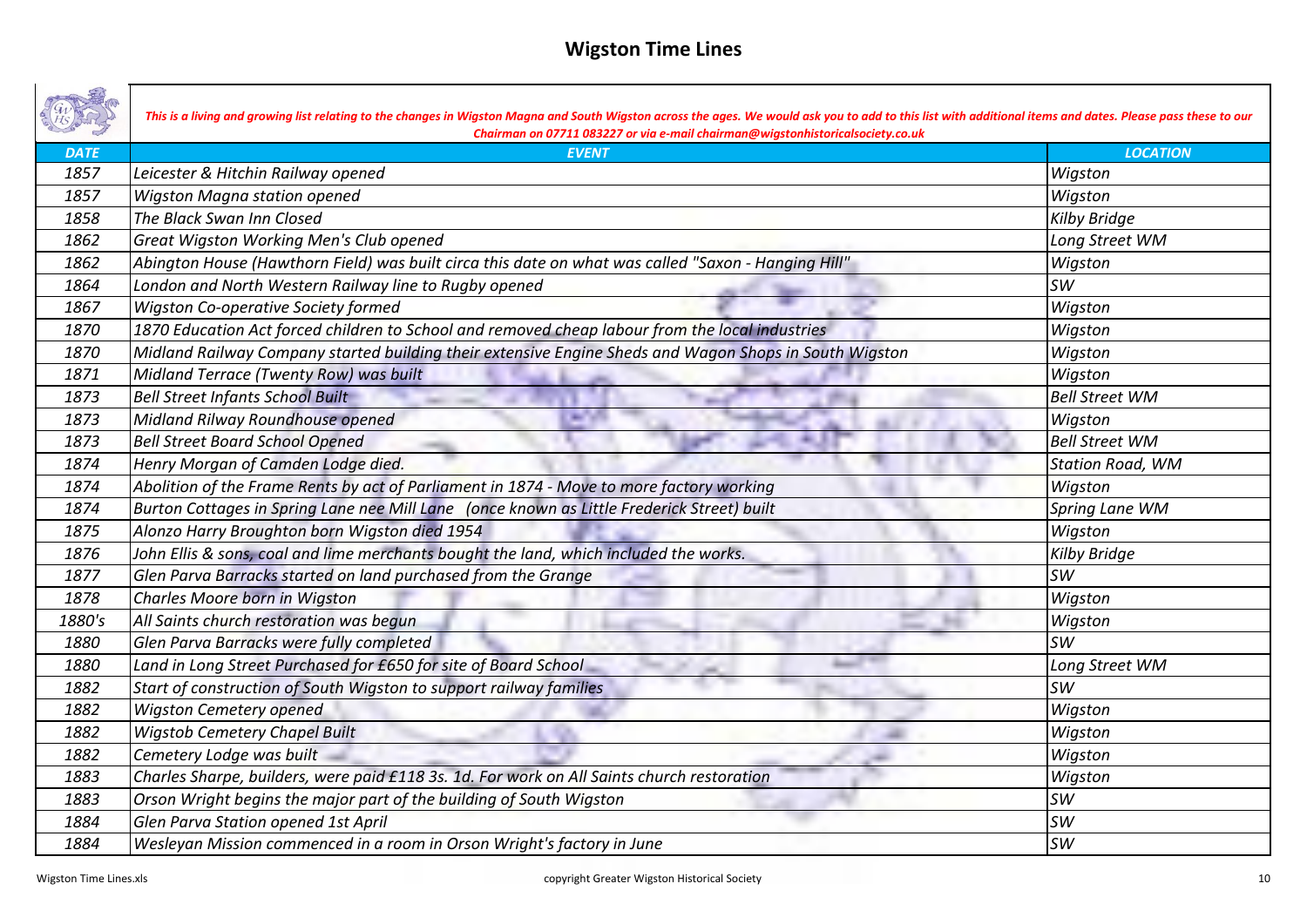|             | This is a living and growing list relating to the changes in Wigston Magna and South Wigston across the ages. We would ask you to add to this list with additional items and dates. Please pass these to our<br>Chairman on 07711 083227 or via e-mail chairman@wigstonhistoricalsociety.co.uk |                         |
|-------------|------------------------------------------------------------------------------------------------------------------------------------------------------------------------------------------------------------------------------------------------------------------------------------------------|-------------------------|
| <b>DATE</b> | <b>EVENT</b>                                                                                                                                                                                                                                                                                   | <b>LOCATION</b>         |
| 1885        | New Wesleyan Chapel built adjoining the old Chapel in Frederick Street                                                                                                                                                                                                                         | Wigston                 |
| 1886        | Dunmore's Biscuits and Cake Factory founded                                                                                                                                                                                                                                                    | <b>SW</b>               |
| 1886        | South Wigston Mission opens in Blaby Road opposite Countesthorpe Road in the "Tin Hut"                                                                                                                                                                                                         | <b>SW</b>               |
| 1886        | Board School opens in Bassett Street 31st July                                                                                                                                                                                                                                                 | <b>SW</b>               |
| 1886        | Primitive Methodist New Cruciform Chapel opened                                                                                                                                                                                                                                                | Wigston                 |
| 1887        | Church of Christ in Canal Street opened on Easter Tuesday                                                                                                                                                                                                                                      | <b>SW</b>               |
| 1887        | Hamilton Houses, Egremont Houses and Mapperley Houses built                                                                                                                                                                                                                                    | Wigston                 |
| 1888        | Formation of the Wesleyan Church Cricket Club                                                                                                                                                                                                                                                  | <b>SW</b>               |
| 1889        | "The Great Wigston Gas Act" was given Parliamentary approval                                                                                                                                                                                                                                   | Wigston                 |
| 1890        | A Girls' Friendly Society was formed in the autumn by the vicars wife                                                                                                                                                                                                                          | Wigston                 |
| 1891        | <b>Dunton Street Board School Opened</b>                                                                                                                                                                                                                                                       | <b>Dunton Street SW</b> |
| 1891        | Census taken on Sunday 5th April                                                                                                                                                                                                                                                               | Wigston                 |
| 1891        | Wigston Magna Population was 3414 Males & 3599 Females giving a total of 7013 people                                                                                                                                                                                                           | Wigston                 |
| 1891        | Bell Street Wigston Magna has 286 residents                                                                                                                                                                                                                                                    | Wigston                 |
| 1892        | Foundation Stone of St Thomas' Church was laid in July                                                                                                                                                                                                                                         | <b>SW</b>               |
| 1892        | William Ewart Boulter VC born Wigston died 1955                                                                                                                                                                                                                                                | <b>WM</b>               |
| 1892        | The second school opened in Bassett Street                                                                                                                                                                                                                                                     | <b>SW</b>               |
| 1893        | <b>St Thomas' Church Completed</b>                                                                                                                                                                                                                                                             | <b>Blaby Road, SW</b>   |
| 1893        | <b>St Thomas' Church consecrated</b>                                                                                                                                                                                                                                                           | <b>SW</b>               |
| 1893        | Ecclesiastical Parish of South Wigston & Glenn Parva was created                                                                                                                                                                                                                               | <b>SW</b>               |
| 1894        | Wigston Magna Urban District Council was formed with first meeting at the National School Long Street                                                                                                                                                                                          | Wigston                 |
| 1894        | Orson Wright elected to represent Fairfield Ward on the Wigston Magna Urban District Council                                                                                                                                                                                                   | <b>SW</b>               |
| 1895        | Randolf Churchill visited The Grange on 28th June                                                                                                                                                                                                                                              | <b>SW</b>               |
| 1896        | Congregational Chapel built - Stone Laying 20th June                                                                                                                                                                                                                                           | <b>Blaby Road SW</b>    |
| 1896        | Marstown Terrace built on Saffron Road                                                                                                                                                                                                                                                         | <b>SW</b>               |
| 1897        | Queen Victoria's Diamond Jubilee Celebrations                                                                                                                                                                                                                                                  | <b>Bank WM</b>          |
| 1897        | Official opening of the Congregational Church Thursday 4th February in South Wigston                                                                                                                                                                                                           | <b>SW</b>               |
| 1897        | Drinking fountain installed on the Bank to celebrate Queen Victoria's Diamond Jubilee                                                                                                                                                                                                          | <b>Bank WM</b>          |
| 1897        | All Saints "Church Wall" built from a donation by Thomas Ingram                                                                                                                                                                                                                                | Newgate End WM          |
| 1898        | William Dunmore, owner of Dunmore's biscuit factory in Canal Street elected chairman of the WMUDC                                                                                                                                                                                              | <b>SW</b>               |
| 1899        | Primitive Methodist New School Chapel Stone Laying ceremony 4th November                                                                                                                                                                                                                       | <b>SW</b>               |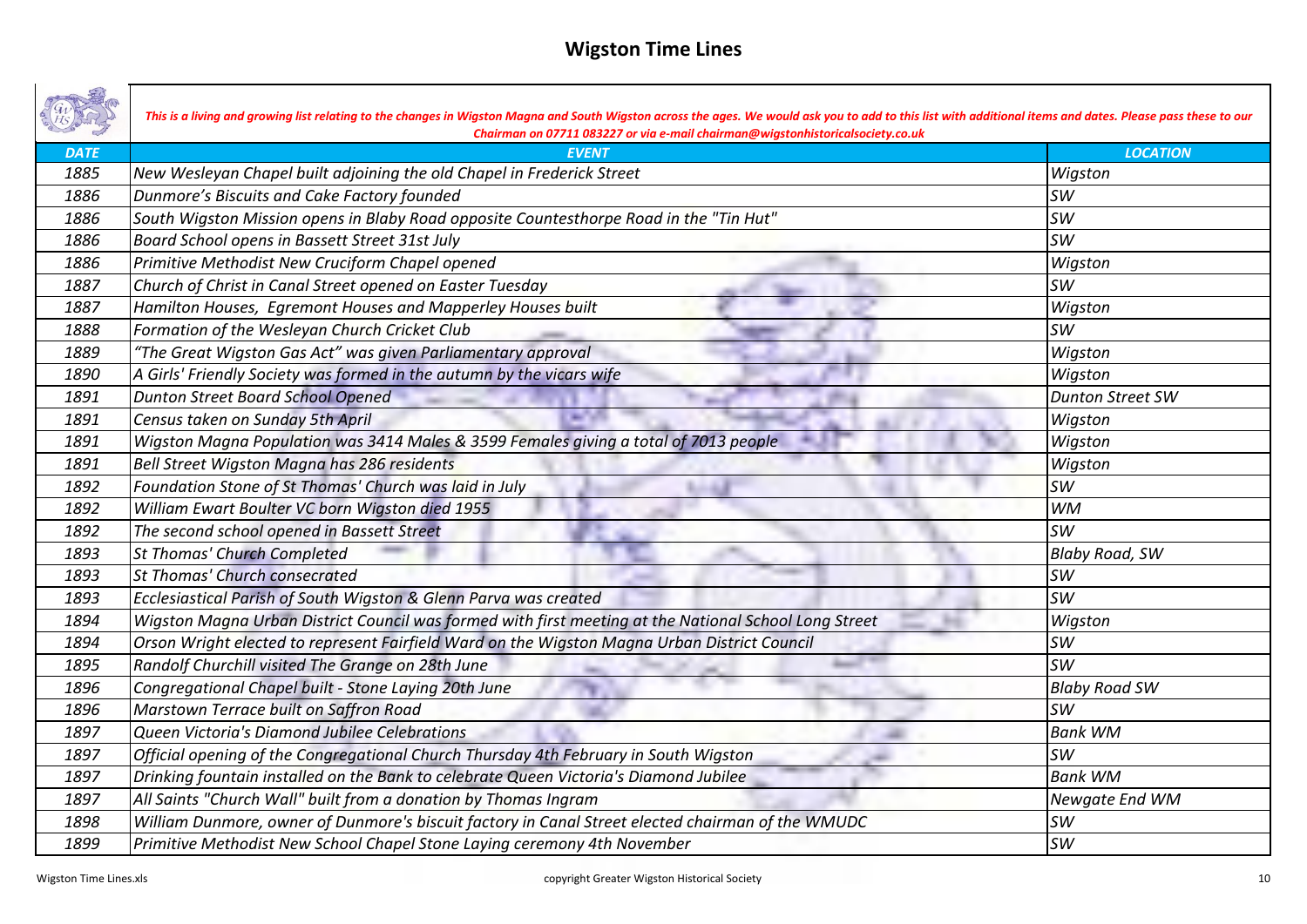|             | This is a living and growing list relating to the changes in Wigston Magna and South Wigston across the ages. We would ask you to add to this list with additional items and dates. Please pass these to our<br>Chairman on 07711 083227 or via e-mail chairman@wigstonhistoricalsociety.co.uk |                         |
|-------------|------------------------------------------------------------------------------------------------------------------------------------------------------------------------------------------------------------------------------------------------------------------------------------------------|-------------------------|
| <b>DATE</b> | <b>EVENT</b>                                                                                                                                                                                                                                                                                   | <b>LOCATION</b>         |
| 1900        | The Primitive Methodist Chapel opened                                                                                                                                                                                                                                                          | Countesthorpe Road SW   |
| 1900        | The tower of St Thomas' Church was built, paid for by Thomas Ingram, he also provided a peal of eight bells                                                                                                                                                                                    | <b>SW</b>               |
| 1901        | The bells of St Thomas' we dedicated on Sunday 27th October                                                                                                                                                                                                                                    | <b>SW</b>               |
| 1902        | Enlarged Wesleyan Methodist Church on Blaby Road was opened on Thursday 10th July                                                                                                                                                                                                              | <b>SW</b>               |
| 1902        | Spion Kop' railway bridge opened to replace the level crossing                                                                                                                                                                                                                                 | <b>Station Road, WM</b> |
| 1902        | 4 lines of Railway started operating                                                                                                                                                                                                                                                           | Kilby Bridge            |
| 1902        | Donald Ross born Wigston died 1980                                                                                                                                                                                                                                                             | Wigston                 |
| 1902        | <b>New Station Buildings opened</b>                                                                                                                                                                                                                                                            | <b>Station Road, WM</b> |
| 1902        | All Saints church chancel walls and roof were restored by the Owston family                                                                                                                                                                                                                    | Wigston                 |
| 1902        | The Wigston Temperance Band created from the Wesleyan Mission Band under Charles Moore                                                                                                                                                                                                         | Wigston                 |
| 1903        | Dunmore's Biscuit Factory burnt down                                                                                                                                                                                                                                                           | Canal Street, SW        |
| 1904        | The Girl's School opened in Bassett Street 11th January                                                                                                                                                                                                                                        | <b>SW</b>               |
|             | The sixth peal of bells at St Thomas' Church on 27th December set a new world record: 17,104 changes in 10 hours and 35                                                                                                                                                                        |                         |
| 1904        | minutes.                                                                                                                                                                                                                                                                                       | <b>SW</b>               |
| 1905        | 6th July Opening Ceremony of St Mary's Catholic Church                                                                                                                                                                                                                                         | <b>SW</b>               |
| 1906        | Wesleyan Church organ inaugurated 24th January                                                                                                                                                                                                                                                 | <b>SW</b>               |
| 1906        | George Huddlestone opened his business in Blaby Road by the level crossing gates                                                                                                                                                                                                               | <b>SW</b>               |
| 1907        | Rev. A Nichol appointed vicar of St Thomas'                                                                                                                                                                                                                                                    | <b>SW</b>               |
| 1908        | Ada, wife of Orson Wright died 18th June                                                                                                                                                                                                                                                       | <b>SW</b>               |
| 1908        | Freemans Furniture Shop opened in Blaby Road                                                                                                                                                                                                                                                   | <b>SW</b>               |
| 1909        | New Vicarage built for All Saints church to replace the one built in 1786                                                                                                                                                                                                                      | Wigston                 |
| 1909        | Wigston Magna Church Room built                                                                                                                                                                                                                                                                | Wigston                 |
| 1909        | Deeming Brothers, printers, moved from Station Street to Canal Street                                                                                                                                                                                                                          | <b>SW</b>               |
| 1910        | Co-Operative Society building on corner of Long Street and Central Avenue was built                                                                                                                                                                                                            | Long Street WM          |
| 1911        | <b>Coronation Day Street Parties</b>                                                                                                                                                                                                                                                           | <b>Blaby Road, SW</b>   |
| 1911        | Coronation Villas built in Railway Street                                                                                                                                                                                                                                                      | <b>SW</b>               |
| 1911        | Methodist Guild founded, Blaby Road Church                                                                                                                                                                                                                                                     | <b>SW</b>               |
| 1912        | Crow Mills Railway wooden viaduct was replaced by a brick structure                                                                                                                                                                                                                            | <b>SW</b>               |
| 1913        | Death of Orson Wright on the 10th April aged 59                                                                                                                                                                                                                                                | <b>SW</b>               |
| 1913        | Charles Moore's first shop opened in Blaby Road                                                                                                                                                                                                                                                | <b>SW</b>               |
| 1914        | Railway line upgraded to 4 tracks                                                                                                                                                                                                                                                              | <b>Kilby Bridge</b>     |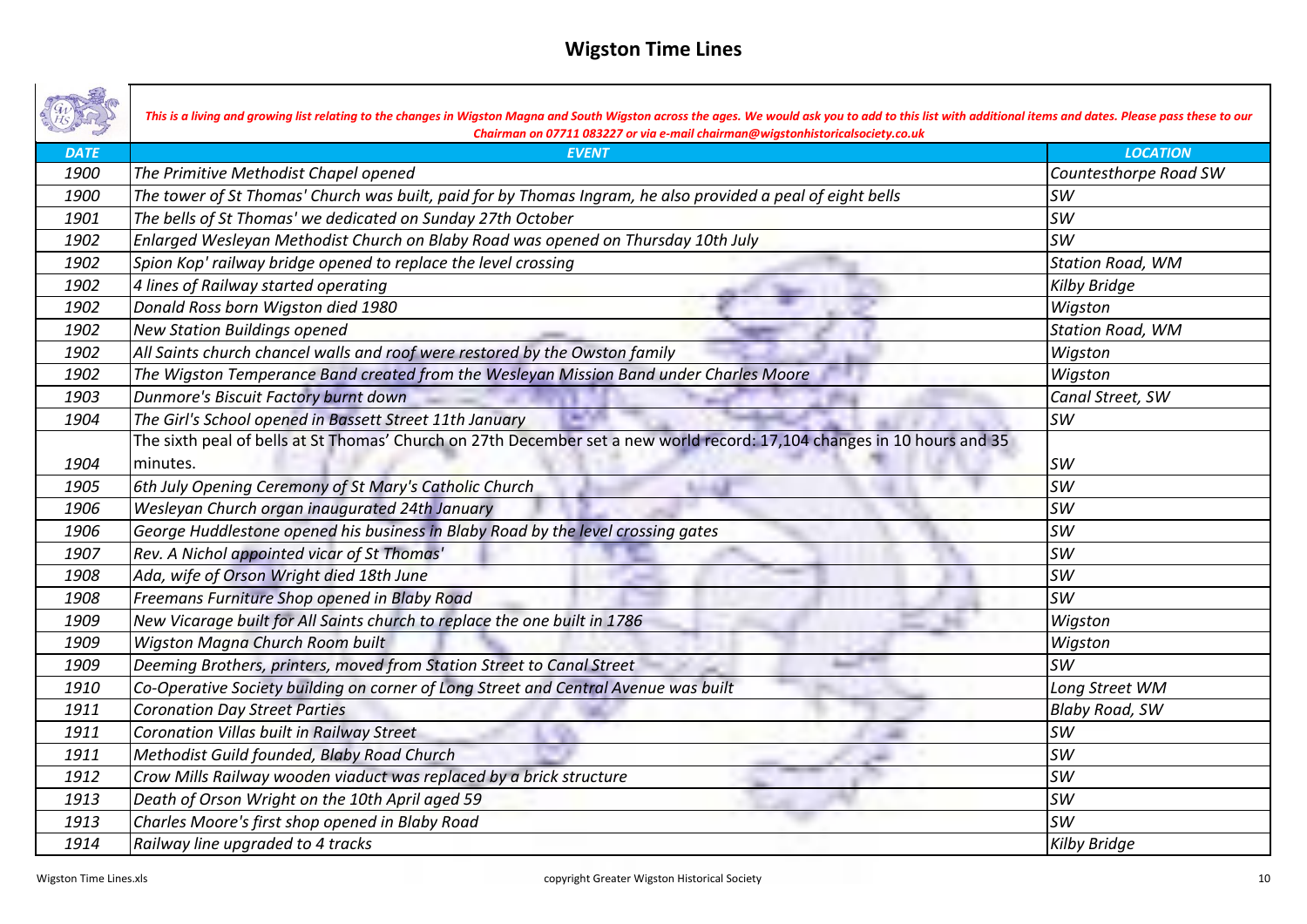|             | This is a living and growing list relating to the changes in Wigston Magna and South Wigston across the ages. We would ask you to add to this list with additional items and dates. Please pass these to our<br>Chairman on 07711 083227 or via e-mail chairman@wigstonhistoricalsociety.co.uk |                            |
|-------------|------------------------------------------------------------------------------------------------------------------------------------------------------------------------------------------------------------------------------------------------------------------------------------------------|----------------------------|
| <b>DATE</b> | <b>EVENT</b>                                                                                                                                                                                                                                                                                   | <b>LOCATION</b>            |
| 1914        | First contingent of troops leave from Glen Parva Barracks                                                                                                                                                                                                                                      | <b>SW</b>                  |
| 1916        | Receiption at Long Street School for William Ewart Boulter VC. (30th October 1916)                                                                                                                                                                                                             | Long Street WM             |
| 1919        | Sir John Rolleston of The Grange died 9th April                                                                                                                                                                                                                                                | <b>SW</b>                  |
| 1919        | Clocks on 3 sides of the St Thomas' Church tower installed to commemorate the SW fallen soldiers                                                                                                                                                                                               | <b>SW</b>                  |
| 1920        | $ $ All Saints window in the south wall was converted to a memorial window to the dead of the 1914 - 1918 war                                                                                                                                                                                  | Wigston                    |
| 1920        | The War Memorial in Blaby Road dedicated                                                                                                                                                                                                                                                       | <b>SW</b>                  |
| 1920        | Rev W J Kinchington appointed first resident minister at the Wesleyan Methodist Church                                                                                                                                                                                                         | <b>SW</b>                  |
| 1920        | The Picture House Opened in Blaby Road                                                                                                                                                                                                                                                         | <b>Blaby Road SW</b>       |
| 1920        | Charles Moore & Sons moved to the premises on the corner of Blaby Road and Canal Street                                                                                                                                                                                                        | <b>SW</b>                  |
| 1921        | W G Hall, photographer, began trading at No. 13 Blaby Road                                                                                                                                                                                                                                     | <b>SW</b>                  |
| 1921        | <b>Opening of Memorial Park in Long Street</b>                                                                                                                                                                                                                                                 | Long Street WM             |
| 1923        | Wigston Magna UDC purchased land in Kirkdale Road, Glengate, Station, Albion and Leopold Streets                                                                                                                                                                                               | <b>SW</b>                  |
| 1923        | Rev W J Manistre appointed minister of Wesleyan Methodist Church                                                                                                                                                                                                                               | <b>SW</b>                  |
| 1924        | Council houses built in Kirkdale Road, Glengate, Station, Albion and Leopold Streets                                                                                                                                                                                                           | <b>SW</b>                  |
| 1924        | Heating and Electric lighting installed in the Blaby Road Congregational Church                                                                                                                                                                                                                | <b>SW</b>                  |
| 1925        | Mr John James Grundy was the Station Master of Wigston Station                                                                                                                                                                                                                                 | <b>Station Road, WM</b>    |
| 1926        | Land in Timber street purchased by the Council on 24th March                                                                                                                                                                                                                                   | <b>SW</b>                  |
| 1927        | Further block of land in Timber Street purchased by the council and building began - this eleiminated The Greens                                                                                                                                                                               | <b>SW</b>                  |
| 1927        | Grand Bazaar held to open the New Constitutional Hall                                                                                                                                                                                                                                          | Cross Street Wigston Magna |
| 1928        | St Thomas' Schoolroom dedicated in December                                                                                                                                                                                                                                                    | <b>SW</b>                  |
| 1928        | Lighting installed in Blaby Road Methodist Church                                                                                                                                                                                                                                              | <b>SW</b>                  |
| 1929        | Land in Blaby Road adjacent to the railway line acquired by the council for use as a public park                                                                                                                                                                                               | <b>SW</b>                  |
| 1929        | <b>Wigston Church Rooms rebuilt</b>                                                                                                                                                                                                                                                            | Wigston                    |
| 1929        | Church of Christ in Canal Street closed for several months while major alterations are in progress                                                                                                                                                                                             | <b>SW</b>                  |
| 1929        | Old Brickyard chimney toppled                                                                                                                                                                                                                                                                  | <b>Blaby Road SW</b>       |
| 1929        | Thornton's Farm purchased by Council to become a public park                                                                                                                                                                                                                                   | <b>SW</b>                  |
| 1930        | Wigston Magna Urban District Council becomes simply Wigston UDC on 30th July                                                                                                                                                                                                                   | <b>SW</b>                  |
| 1931        | Mr A W Holmes, South Wigston dentist, becomes chairman of the Wigston UDC                                                                                                                                                                                                                      | <b>SW</b>                  |
| 1932        | Primitive Methodist and Wesleyan Methodist Churches merged to become The Methodist Church                                                                                                                                                                                                      | <b>SW</b>                  |
| 1934        | Morrison Electricars move from Leicester to the former Brunswick Mills in Garden Street                                                                                                                                                                                                        | <b>SW</b>                  |
| 1934        | Opening of the Magna Cinema                                                                                                                                                                                                                                                                    | Long Street WM             |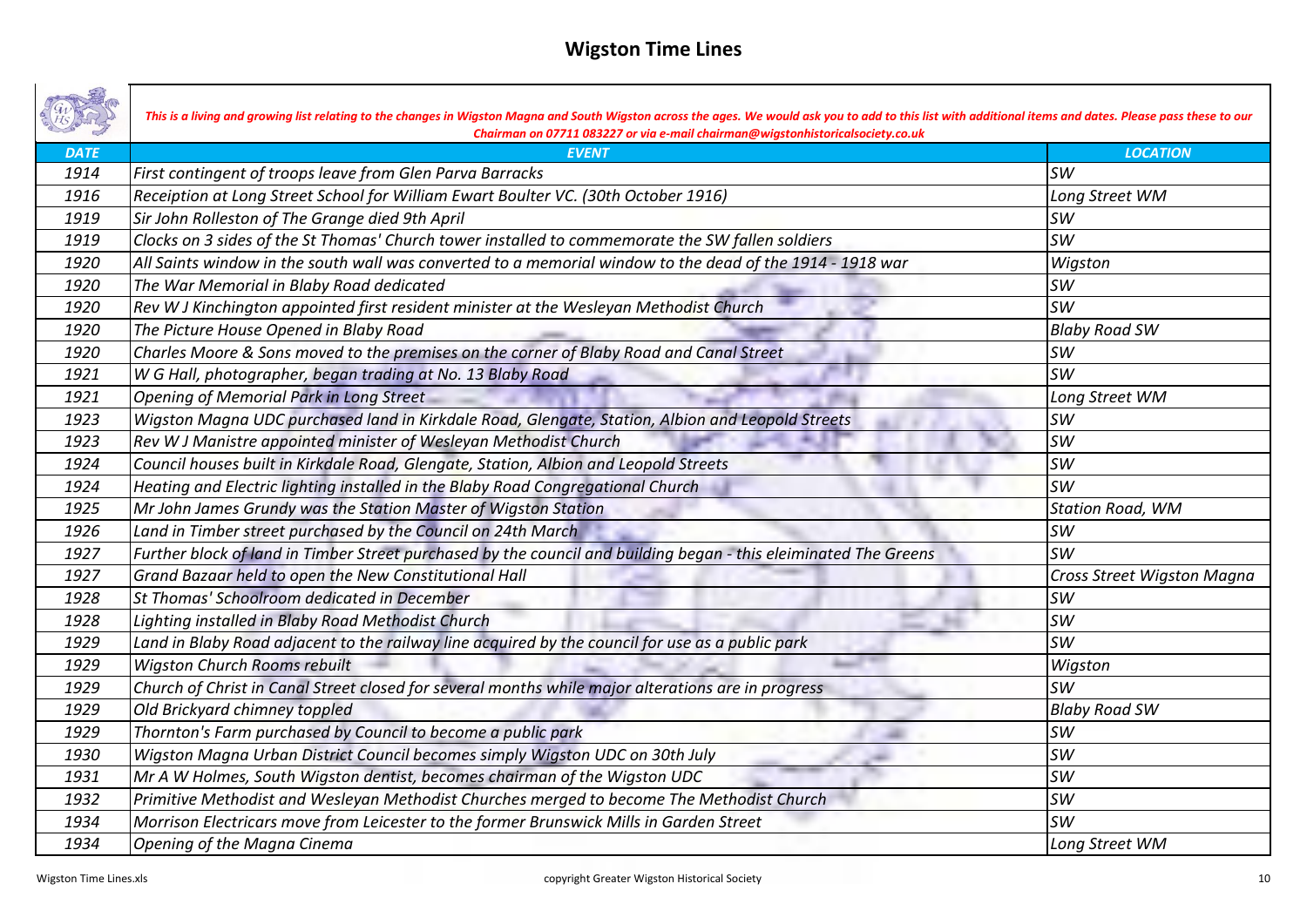|             | This is a living and growing list relating to the changes in Wigston Magna and South Wigston across the ages. We would ask you to add to this list with additional items and dates. Please pass these to our<br>Chairman on 07711 083227 or via e-mail chairman@wigstonhistoricalsociety.co.uk |                       |
|-------------|------------------------------------------------------------------------------------------------------------------------------------------------------------------------------------------------------------------------------------------------------------------------------------------------|-----------------------|
| <b>DATE</b> | <b>EVENT</b>                                                                                                                                                                                                                                                                                   | <b>LOCATION</b>       |
| 1936        | New Adult School in Bassett Street opened on Saturday 11th July                                                                                                                                                                                                                                | <b>SW</b>             |
| 1936        | Mr G Smith of South Wigston Picture House voted chairman of Wigston UDC                                                                                                                                                                                                                        | <b>SW</b>             |
| 1936        | Opening of St John Ambulance Brigade Wigston Division                                                                                                                                                                                                                                          | Wigston               |
| 1936        | Moat Street Methodist Church Jubilee                                                                                                                                                                                                                                                           | <b>Moat Street WM</b> |
| 1937        | New Road Bridges built over the canal and the river sence at Welford Road Kilby Bridge                                                                                                                                                                                                         | Welford Road WM       |
| 1938        | South Wigston Modern School opened in November later to become a Secondary Modern and High School                                                                                                                                                                                              | <b>SW</b>             |
| 1938        | New facade for the Picture House and it was re-named "The Ritz"                                                                                                                                                                                                                                | <b>Blaby Road SW</b>  |
| 1939        | Berry House Kilby Bridge was also a small local Cafe                                                                                                                                                                                                                                           | <b>Kilby Bridge</b>   |
| 1939        | Mr S H Marshall, South Wigston coal merchant and haulier becomes chairman of Wigston UDC                                                                                                                                                                                                       | <b>SW</b>             |
| 1940        | Nov 16th following a tent mission Bethel Evangelical had an opening service in a wooden hut bought for £10                                                                                                                                                                                     | Wigston               |
| 1940        | Premier Drum relocated from the East End of London to Canal Street                                                                                                                                                                                                                             | <b>SW</b>             |
| 1941        | German Bombers dropped bombs on South Wigston                                                                                                                                                                                                                                                  | <b>SW</b>             |
| 1943        | Wigston's "Wings for Victory" week in March - opening ceremony at the Ritz & service at the Methodist Church                                                                                                                                                                                   | <b>SW</b>             |
| 1945        | The Elms purchased by the British Legion                                                                                                                                                                                                                                                       | Wigston               |
| 1945        | 8th May VE Day- Dancing and celebrations on 'The Bank' organised by the ATC                                                                                                                                                                                                                    | The Bank WM           |
| 1946        | Lancaster bomber crashed in Wigston                                                                                                                                                                                                                                                            | Wigston               |
| 1948        | Milk Production ceased at the Co-operative Farm in Newgate End                                                                                                                                                                                                                                 | Wigston               |
| 1947        | Dunmore's Biscuit Factory is extended down to the corner of Canal Street and Countesthorpe Road                                                                                                                                                                                                | <b>SW</b>             |
| 1950's      | All Saints churchyard gravestones were moved to line the pathways                                                                                                                                                                                                                              | Wigston               |
| 1954        | Dunmore's Biscuits and Cake Factory ceased trading                                                                                                                                                                                                                                             | <b>SW</b>             |
| 1954        | Frears bought the Dunmore's biscuit factory for production of Tea Time Assorted                                                                                                                                                                                                                | <b>SW</b>             |
| 1954        | Rest of land in Lansdown Grove purchased by Council and construction of new estate began                                                                                                                                                                                                       | <b>SW</b>             |
| 1955        | Wigston UDC received a grant of £300 to create a recreation ground behind Blaby Road park                                                                                                                                                                                                      | <b>SW</b>             |
| 1955        | Wigston Gas Works Closes down                                                                                                                                                                                                                                                                  | <b>Gas Lane WM</b>    |
| 1955        | Midland Rilway Roundhouse Closed                                                                                                                                                                                                                                                               | Wigston               |
| 1955        | Abington High School was built                                                                                                                                                                                                                                                                 | Wigston               |
| 1957        | Midland Red Bus garage in Station Street opened 5th October                                                                                                                                                                                                                                    | <b>SW</b>             |
| 1957        | South Wigston Modern School became a High School under the "Mason Plan".                                                                                                                                                                                                                       | <b>SW</b>             |
| 1957        | South Wigston High School became Co-educational.                                                                                                                                                                                                                                               | <b>SW</b>             |
| 1959        | Building of the Fairfield Estate began                                                                                                                                                                                                                                                         | <b>SW</b>             |
| 1960        | $ $ An Electric organ was installed at the Church of Christ, Canal Street                                                                                                                                                                                                                      | <b>SW</b>             |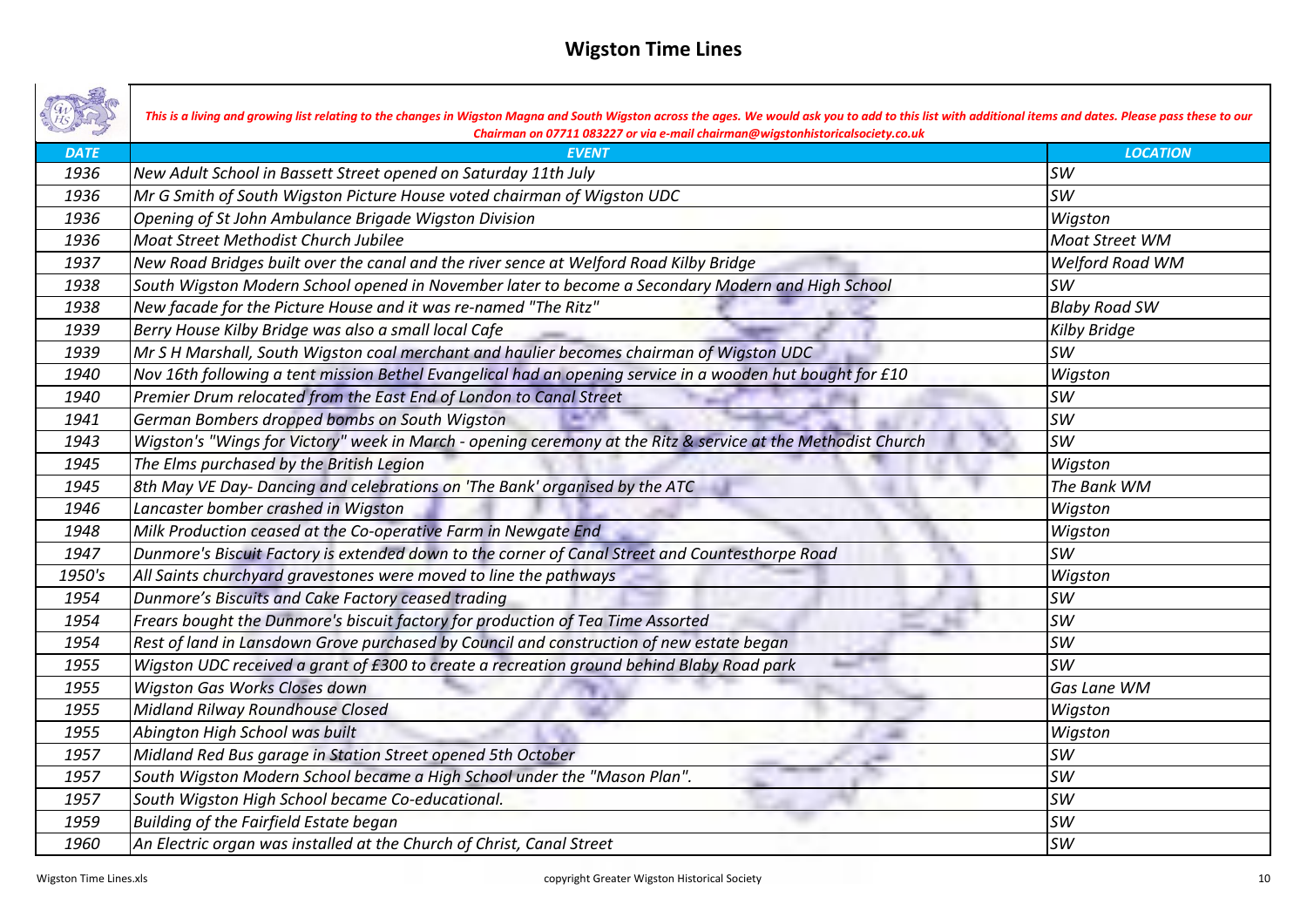|             | This is a living and growing list relating to the changes in Wigston Magna and South Wigston across the ages. We would ask you to add to this list with additional items and dates. Please pass these to our<br>Chairman on 07711 083227 or via e-mail chairman@wigstonhistoricalsociety.co.uk |                            |
|-------------|------------------------------------------------------------------------------------------------------------------------------------------------------------------------------------------------------------------------------------------------------------------------------------------------|----------------------------|
| <b>DATE</b> | <b>EVENT</b>                                                                                                                                                                                                                                                                                   | <b>LOCATION</b>            |
| 1961        | The Farm at Newgate End converted from a farmhouse to private dwelling.                                                                                                                                                                                                                        | Newgate End WM             |
| 1962        | Orson Wright's former residence in Blaby Road demolished                                                                                                                                                                                                                                       | <b>SW</b>                  |
| 1962        | Ashbourne House was demolished                                                                                                                                                                                                                                                                 | <b>Blaby Road, SW</b>      |
| 1962        | South Wigston Station closed 1st January along with the Leicester to Rugby railway line                                                                                                                                                                                                        | <b>SW</b>                  |
| 1962        | The Barracks ceased to be a Regular Army depot                                                                                                                                                                                                                                                 | <b>SW</b>                  |
| 1962        | Death of Mr Charles Moore                                                                                                                                                                                                                                                                      | <b>SW</b>                  |
| 1963        | Nabisco-Frears took over Frears Biscuit Company                                                                                                                                                                                                                                                | <b>SW</b>                  |
| 1963        | 2nd Wigston Company of the Girl's Brigade formed at South Wigston Methodist Church                                                                                                                                                                                                             | <b>SW</b>                  |
| 1964        | Midland Rilway Roundhouse demolished                                                                                                                                                                                                                                                           | Wigston                    |
| 1964        | Shipp shop site sold to London developers                                                                                                                                                                                                                                                      | <b>Bell Street WM</b>      |
| 1965        | The rails over Blaby Road at the former level crossing were finally removed                                                                                                                                                                                                                    | <b>SW</b>                  |
| 1966        | Unsafe tower above entrace to Wigston station was taken down                                                                                                                                                                                                                                   | <b>Station Road, WM</b>    |
| 1966        | Wigston Civic Orchestra formed; first conductor was Mr Keith Smith of South Wigston                                                                                                                                                                                                            | <b>SW</b>                  |
| 1966        | <b>Bushloe End widened</b>                                                                                                                                                                                                                                                                     | <b>Bushloe End WM</b>      |
| 1966        | Premier Drum made 51 of its workforce redundant                                                                                                                                                                                                                                                | <b>SW</b>                  |
| 1967        | The Primitive Methodist Chapel merged with Blaby Road Methodist                                                                                                                                                                                                                                | <b>Blaby Road</b>          |
| 1967        | Wigston Swimming Baths on Station Road Opened by Lord Luke                                                                                                                                                                                                                                     | <b>Station Road, WM</b>    |
| 1967        | New Primary School opened on the Fairfield Estate                                                                                                                                                                                                                                              | <b>SW</b>                  |
| 1967        | Fire Station in Bull Head Street was officially opened                                                                                                                                                                                                                                         | <b>Bull Head Street WM</b> |
| 1967        | First intake of pupils at the new Junior School behind the High School.                                                                                                                                                                                                                        | <b>SW</b>                  |
| 1968        | Last Electric vehicle produced by Morrison Electric Factory before their move to Tredegar South Wales                                                                                                                                                                                          | <b>SW</b>                  |
| 1969        | Michael Aspel opens new Co-op store in Bell Street                                                                                                                                                                                                                                             | <b>Bell Street WM</b>      |
| 1969        | St Wolstans Farmland sold to building developers Drury                                                                                                                                                                                                                                         | <b>WM</b>                  |
| 1970        | Wigston Gollege opened (later called South Leicestershire College)                                                                                                                                                                                                                             | <b>Station Road, WM</b>    |
| 1971        | G Elwell and Sons garage demolished in Frederick Street                                                                                                                                                                                                                                        | <b>Frederick Street WM</b> |
| 1971        | The Bulls Head Inn was demolished                                                                                                                                                                                                                                                              | <b>Bull Head Street WM</b> |
| 1971        | South Wigston Methodist Church on Blaby Road was dedicated on 24th April 1971                                                                                                                                                                                                                  | <b>SW</b>                  |
| 1972        | J H Hallam & Sons built the houses on Shearsby Close                                                                                                                                                                                                                                           | Shearsby Close WM          |
| 1972        | Leicester City Transport started a decidcated bus service to Wigston through Little Hill Estate                                                                                                                                                                                                | <b>WM</b>                  |
| 1972        | Wigston Public Library was built                                                                                                                                                                                                                                                               | <b>Bull Head Street WM</b> |
| 1973        | Meadows Estate Junior & Infants School opened in September                                                                                                                                                                                                                                     | Meadow Way WM              |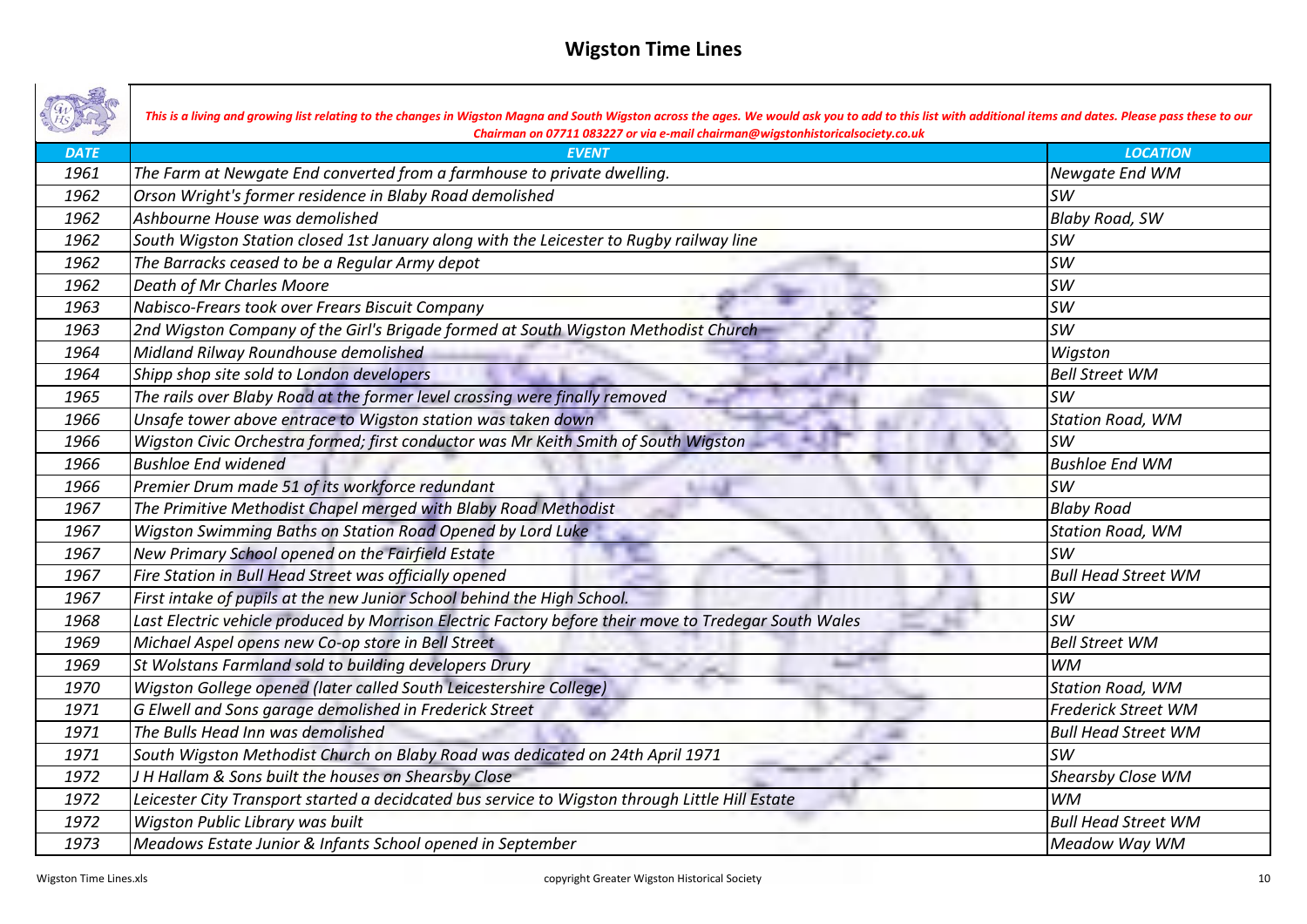|             | This is a living and growing list relating to the changes in Wigston Magna and South Wigston across the ages. We would ask you to add to this list with additional items and dates. Please pass these to our<br>Chairman on 07711 083227 or via e-mail chairman@wigstonhistoricalsociety.co.uk |                            |
|-------------|------------------------------------------------------------------------------------------------------------------------------------------------------------------------------------------------------------------------------------------------------------------------------------------------|----------------------------|
| <b>DATE</b> | <b>EVENT</b>                                                                                                                                                                                                                                                                                   | <b>LOCATION</b>            |
| 1974        | Wigston UDC joined with Oadby to form Oadby & Wigston Borough Council                                                                                                                                                                                                                          | <b>SW</b>                  |
| 1976        | The Grand Union Canal Dries Up in Summer Drought                                                                                                                                                                                                                                               | <b>SW</b>                  |
| 1978        | <b>Wigston Civic Society Formed</b>                                                                                                                                                                                                                                                            | <b>WM</b>                  |
| 1979        | <b>Bell Street School demolished</b>                                                                                                                                                                                                                                                           | <b>Bell Street WM</b>      |
| 1980        | <b>Greater Wigston Historical Society Formed</b>                                                                                                                                                                                                                                               | Wigston                    |
| 1980        | Greenals bought the Station Hotel and renamed it The 1852 Brewery Company.                                                                                                                                                                                                                     | <b>Station Road, WM</b>    |
| 1980        | Last film shown at the Ritz cinema. Now called Ritz Bingo                                                                                                                                                                                                                                      | <b>Blaby Road SW</b>       |
| 1982        | Opening of South Wigston Maedical Centre Blaby Road                                                                                                                                                                                                                                            | <b>Blaby Road SW</b>       |
| 1983        | Methodist Church in Wigston Magna was born joining together Primitive & Wesleyan Methodist                                                                                                                                                                                                     | Wigston                    |
| 1983        | Opening of the Wigston Folk Museum at White Gate Farm                                                                                                                                                                                                                                          | Newton Lane WM             |
| 1983        | The Pippins houses at the end of Park Street were developed                                                                                                                                                                                                                                    | <b>SW</b>                  |
| 1985        | Fire at the old Wigston Gas Works destroyed all of the buildings. 5th June 1985                                                                                                                                                                                                                | Gas Lane WM                |
| 1986        | <b>Board School in Long Street Vacated</b>                                                                                                                                                                                                                                                     | Long Street WM             |
| 1986        | Council bought 42/44 Bushloe End and leased the property to a Trust to renovate and maintain                                                                                                                                                                                                   | <b>Bushloe End WM</b>      |
| 1986        | The new Glen Parva Station was built on the Leicester to Birmingham line                                                                                                                                                                                                                       | <b>SW</b>                  |
| 1987        | Primitive Methodist moved into Moat Street Chapel                                                                                                                                                                                                                                              | Wigston                    |
| 1987        | B & Q in Bul Head Street opening in June                                                                                                                                                                                                                                                       | <b>Bull Head Street WM</b> |
| 1987        | Black's Factory in Saffron Road was demolished and accommodation for elderly people was built                                                                                                                                                                                                  | <b>SW</b>                  |
| 1989        | <b>Framework Knitting Museum Opens</b>                                                                                                                                                                                                                                                         | <b>Bushloe End WM</b>      |
| 1990        | Bassett Ward (South) designated a conservation area                                                                                                                                                                                                                                            | <b>SW</b>                  |
| 1990        | The Poplars was demolished                                                                                                                                                                                                                                                                     | Wigston                    |
| 1991        | The Community Centre and Library in Bassett Street opened in May                                                                                                                                                                                                                               | <b>SW</b>                  |
| 1992        | Department of Social Services offices opened on the corner of Dunton Street and Bassett Street                                                                                                                                                                                                 | <b>SW</b>                  |
| 1992        | Leicestershire & Rutland Records Office in Long Street Opened to the Public                                                                                                                                                                                                                    | Long Street WM             |
| 1993        | The old sewerage pumping house in Countesthorpe Road near the canal was demolished                                                                                                                                                                                                             | <b>SW</b>                  |
| 1994        | Freemans Furniture Shop ceased trading in January after 86 years on the same site                                                                                                                                                                                                              | <b>SW</b>                  |
| 1994        | Prim Wray's shop at 13 Blaby Road now believed to be the longest lived family business in South Wigston                                                                                                                                                                                        | <b>SW</b>                  |
| 1997        | Meadows Community Church purchase the redundant Ladies Pride Factory on Bull Head Street                                                                                                                                                                                                       | <b>Bull Head Street WM</b> |
| 2001        | Meadows Community Church open The King's Centre in the former Ladies Pride Factory                                                                                                                                                                                                             | <b>Bull Head Street WM</b> |
| 2003        | South Wigston War memorial was cleaned and restored.                                                                                                                                                                                                                                           | <b>SW</b>                  |
| 2005        | Tesco Store opened in South Wigston                                                                                                                                                                                                                                                            | <b>SW</b>                  |

┓